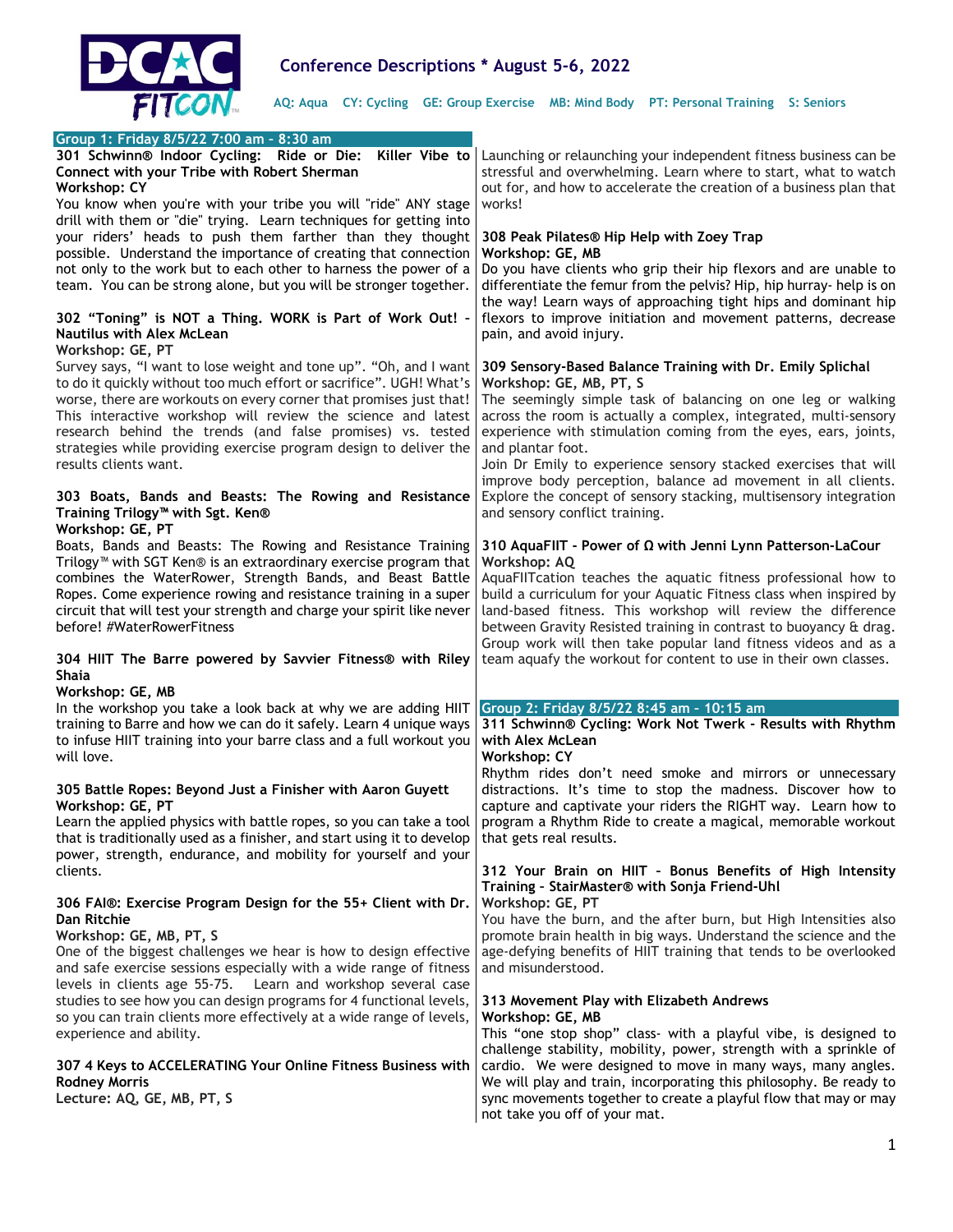

AQ: Aqua CY: Cycling GE: Group Exercise MB: Mind Body PT: Personal Training S: Seniors

"We do not quit playing because we get old, we get old because we quit playing" G. Bernard Shaw

# 314 G.R.A.N.T. Grooves! with Clay Grant Workshop: GE

These Great Rhythms & Amazing Nonstop Transitions will take you on a journey to the land of cardio grooves and body shakin' moves. Join Clay in his signature cardio movement class and experience the groove like no other. The dance choreography runs from beginner to advanced and everything in between. In this high energy, exhilarating workout, each block is broken down, layered and then peeled away using Claymotion, Clay's proven method of breakdown, shakedown and takedown. Everybody can dance, sweat and have fun as we reveal the secrets of movement, choreography and rhythm. Don't miss your chance to move to the groove!!

# 315 FAI®: How to Launch or Jumpstart Your Business in 2022! with Dr. Dan Ritchie

#### Lecture: AQ, GE, MB, PT, S

In this business focused session, we will focus on simply strategies to launch a brand new business from scratch to 50 clients in 30 days or less. Or if you are an existing business how to jumpstart your business with new clients fast. We will explore, no-cost, low-cost, and some simple strategies to get new clients quickly and effectively. Learn how to better position yourself in your marketplace and know your ideal customer better and what they need to hear from you to respond.

## 316 Top Foods for a Healthy Gut Microbiome with Bruce & Mindy Mylrea

## Lecture: A, CY, GE, MB, PT, S

A healthy gut microbiome is an essential component for long term health. Your microbiome is a complex community of over 100 trillion microorganisms that have a diverse array of health consequences that have just recently been discovered by nutritional scientists.

- In this lecture, you will:
- 1. gain a working knowledge of your intestinal tract
- 2. learn about the most important foods to consume for a healthy microbiome

3. learn about the thousands of substances that can positively or negatively impact your health

# 317 Yoga Restore The Bannister Method™ with Gail Bannister-Munn

#### Workshop: GE, MB

Flexibility and Strength are critical in life for all of us, at all ages and not just for the professional athlete but also for the amateur athletes. "The Bannister Method" is designed to increase muscular balance, strength, flexibility, core strength, and bringing energy into the body. You can maintain your body's capacity to function the way you need to for your particular lifestyle. You will learn how to find your Balance, Strength, Flexibility, and Flow and develop inner strength and an understanding of your limitations to either move beyond them or stay within your boundaries however, still feeling like you have accomplished your goals. Your clients/members will feel comfortable in this format leaving them rejuvenated in a non-competitive environment. The class is designed to increase strength, core, flexibility and balance. It active aging population, implementing solid core training is a

consists of a fusion of Yoga, Pilate's base core work, Active Isolated (A-I) stretching and Flexibility.

# 318 WARRIOR Strength™ with Ellen de Werd Workshop: GE, MB

Tired of spending time at home memorizing choreography? Looking for creative metabolic conditioning that you can roll out quickly and change frequently? Are you passionate about lifting heavy and find "moving to the beat of the music" sometimes impedes your ability to increase load? Wish you could incorporate more of a coaching style into some of your sessions? Feel like CORE and MOBILITY should play a bigger role throughout programming? If you nodded even once, this session is for you! Sometimes coming up with new ways to teach cardio and weightlifting feels a bit like reinventing the wheel but WARRIOR Strength™ has a fresh approach to the basics. This format is perfect for group exercise or small group training. It is a great solution for the fitpro who is looking for something simple, effective, and smart.

## 319 AQUA Combat with Andrea Velazquez & Jeannie Brown Johnson

#### Workshop: AQ

Train like a boxer with USA Acquapole's (Indigo Aquatics') exclusive, AQUA COMBAT LIQUID GLOVES! This explosive, high intensity aquatic workout will have you punching, bobbing & weaving and kicking like a pro in the pool! These power packed aqua gloves will help you gain muscular strength, balance, coordination, and endurance through resistance and martial sports training movements. "Float like a butterfly...sting like a bee" with AQUA Combat!

## FRIDAY PANEL 8/5/22 10:30 am – 11:30 am

320 Leveraging Community within the Fitness Industry with Staci Alden, Michelle Leachman, Alex McLean & Clay Grant Panel: AQ, GE, MB, PT, S

Join us for a panel with industry leaders to learn how to build community within the health, fitness, and well-being Community. Each leader on this panel has a different perspective and expertise to share about building relationships both inside and outside the fitness industry. Attendees can expect to leave with new ideas and insight into the supportive relationships they can benefit from with the right mindset and communication strategies.

#### Group 3: Friday 8/5/22 12:30 pm – 2:00 pm

#### 321 Schwinn® Cycling: Pedal N Pulse with Mindy Mylrea Workshop: CY

Schwinn Indoor Cycling meets Barre in a fusion program that has been taking the country by storm. Amazing cardio combos on the bike flow into elongating, strength-based barre training on the floor using the bikes as barres. Finally, barre students work in the cardio and die-hard cyclists get the flexibility and elongation training their bodies crave.

# 322 Breaking the Core with Tyler Valencia Workshop: GE, PT

This workshop is developed around current research on core training and how fitness professionals can utilize this information. The term 'core' has been dragged through the mud over the years, but it's an important element of a well-balanced training program. Whether you work with athletes, teach group fitness, or train the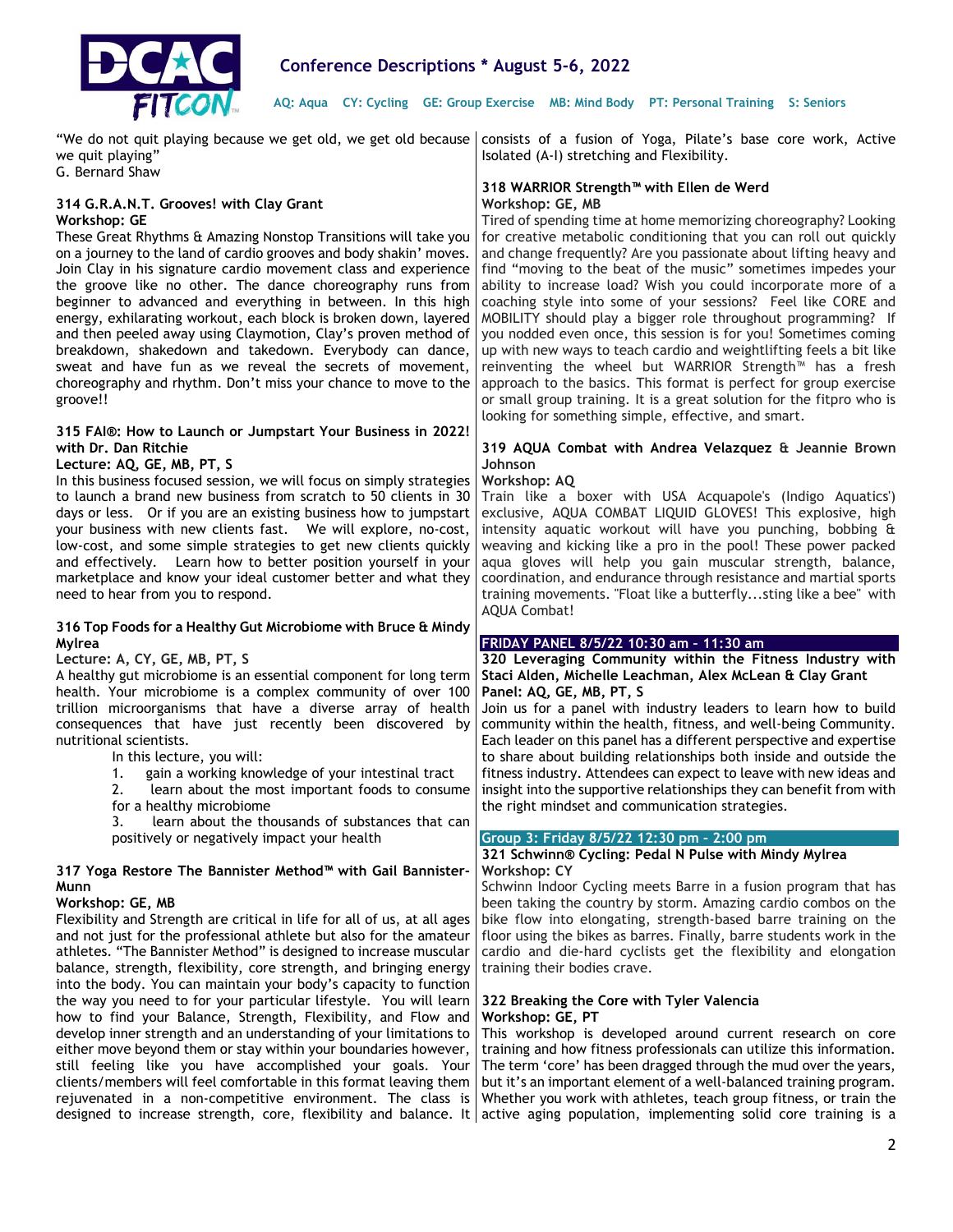

must. In this workshop we will discuss relevant terms and finish with a hands-on breakdown of non-traditional core exercises.

# 323 LaBlast® Fitness: Dance is Mental and Emotional Health with Louis Van Amstel

#### Workshop: GE

Focus on mental and emotional health is needed now more than ever. In this LaBlast session, you will experience Ballroom Dancing: physically, mentally, emotionally, and the healing power dance and fitness from the inside out. This session includes weight training, interval training, and stretching.

#### 324 Happy Hour At The Barre powered by Savvier Fitness® with Tricia Murphy Madden, Lauren George & Megan Lesko Workshop: GE, MB

Why so serious? Barre class was always intended to be fun, much like any good happy hour. In this Barre Above workshop learn creative new ways for creating happy vibes via your content, your music and your communication style.

## 325 7 Skills Every Elite Trainer NEEDS to Have with Kaleena Ruskin

#### Workshop: GE, PT

With so much competition in the fitness space, it can be hard to stand out. After 10+ years and tens of thousands of dollars spent on education, Michael has put together a list of the seven things every elite trainer should know how to do to better serve their clients and turn fitness into a lifelong career. Michael's vision is for you to have a roadmap and understanding of the skills you need to develop to become an elite trainer in the industry! Personal training has long had the reputation of being a hobby job, but by developing these 7 skills, you can turn your passion into a sustainable career.

# 326 The No Stretching Solution to Tight Hip Flexors with Dr. Evan Osar

# Workshop: GE, MB, PT, S

Chronic hip tightness, low back pain and poor posture are often attributed to a 'tight' psoas, short hip flexors and weak glutes. However, this concept is largely based upon industry myth rather than reality. During this session, you'll discover how learning the anatomy of the psoas and hip flexors is instrumental for your client with tight hips. Additionally, you'll learn how to determine whether you need to stretch your client's hip flexors or not. You'll leave with understanding how to best activate, lengthen, and strengthen both the hip flexors and glutes while improving posture and movement.

#### Learning Objectives

After attending this session, participants will be able to:

• describe the anatomy of the psoas and hip flexors while demonstrating their impact upon posture and movement

demonstrate how to assess for common suboptimal strategies that lead to tight, short hip flexors and weak glutes

utilize the most effective strategy to improve hip flexor length and strengthen the glutes

apply their knowledge to improving posture and performance

327 Launch, Grow, and Elevate your Brand! with Rodney Morris Friend-Uhl

Lecture: AQ, GE, MB, PT, S

Having a brand that stands out and shows the world who you are, quickly and consistently, is a necessary skill set. Successful independent fitness pros need to know what a brand does, and how to build, define, and manifest their own unique brand, piece by piece.

#### 328 Pilates Mat Exercises To Enhance Your Movement Experiences with Staci Alden Workshop: GE, MB, PT

This session will focus on the ins and outs of teaching 6 foundational Pilates Mat exercises that will set your sessions apart and help your clients and participants leave your movement experience feeling their deeper core muscles, without doing a single "crunch".

#### 329 Healing Trauma with Yoga with Beth Shaw Workshop: GE, MB, PT, S

Traumatic events are a part of life and no one is immune. Any event which threatens personal safety activates the sympathetic nervous system (SNS), a necessary and important survival response. Sudden horrific experiences, chronic experiences, or seemingly mundane experiences can manifest themselves in the body, creating imbalance and wreaking physical, emotional, and mental havoc when the SNS is unable to turn off. Continuous activation of the SNS rewires the nervous system, and physical changes take place in the brain and endocrine system that make healing more challenging. These changes can result in mood disorders, disease, addiction, self-esteem issues, anxiety, depression, lethargy, hopelessness, and destructive behavior. Healing comes from rebalancing and reversing the impact of the trauma on the brain. According to tradition, yoga is believed to cultivate happiness and reduce suffering with long-term, regular practice. Fortunately, studies are proving what yoga practitioners have known for ages – yoga reduces suffering. Yoga, breathing, and meditation practices can be used as an adjunct to clinical care as a way to cope with the symptoms of trauma. Experience the difference in a trauma-informed practice.

#### 330 Liquid Star with Andrea Velazquez Workshop: AQ

The star is a fun and practical equipment easy to use and adaptable for different kind of population. With this small equipment you can do cardio, strength training, toning, yoga/holistic and functional workout. Increase flexibility, range of motion, improves balance, proprioception, improve blood circulation, core strength and stress free for your joints.

#### Group 4: Friday 8/5/22 2:30 pm – 4:00 pm

# 331 Schwinn Cycling®: Master Your One – Rule Yourself & Rock Your Room with Robert Sherman

Workshop: CY

An extraordinary cycle class is artfully crafted with thoughtful and intentional moments of emotion and excitement delivered with great music and dynamic coaching. Lean into your strengths and the personality of your room to unleash the power of connection. YOU hold the key. Rule yourself and unlock the potential of your room.

332 Welcome to the Jungle – StairMaster® HIIT with Sonja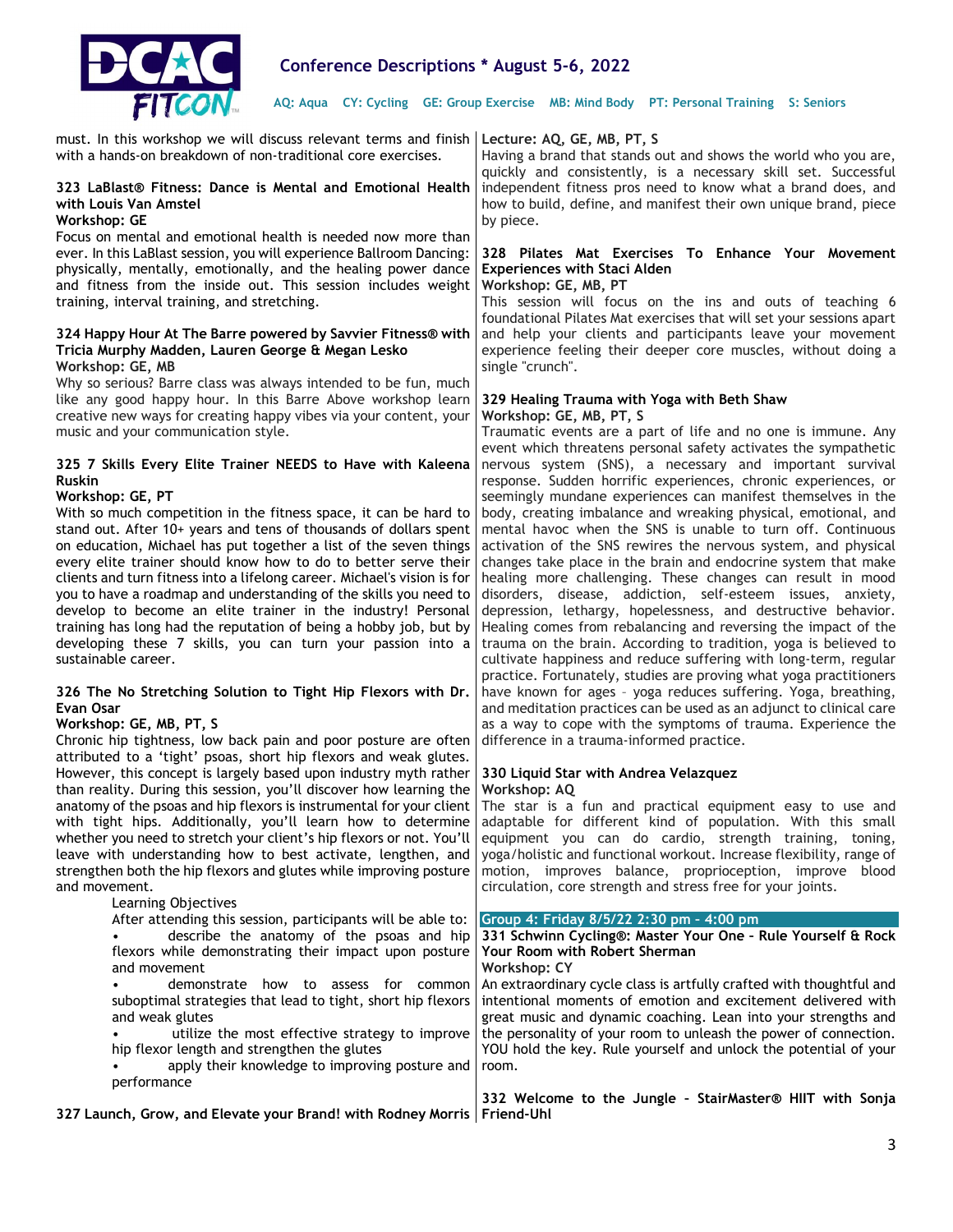

# Workshop: GE, PT

Bring your beast mode! Journey into the many ways you can monkey around with HIIT. Experience multiple modalities. Discover techniques for optimizing effort. Learn how to tweak time and organize effective work intervals to lend to greater client or member success.

# 333 Leaps and Bounds: JumpSport® Athletic Training™ with Sgt. Ken®

#### Workshop: GE, PT

Leap and Bounds: JumpSport Athletic Training with SGT Ken® is a powerful Variable Intensity Interval Training (VIIT) program with a unique collection of PRO fitness trampoline calisthenics. In teams of four in a fixed circuit, participants will discover how a reactive surface will test their strength and stamina in seconds. #LeapsAndBounds

#### 334 Barre Beats powered by Savvier Fitness® with Heidi Neal Workshop: GE, MB

Elevate your choreography with new combinations and level up your playlist to create flow and artistry in your Barre class. Walk away with a new full workout and endless inspo!

#### 335 Kettlebell Flow and Why with Aaron Guyett Workshop: GE, PT

Is moving weight around in variable movement patterns even helpful? Yes, but we need to understand the human body, basic human movements, and the brain to optimize kettlebell flow.

#### 336 Breath: How to Assess and Address with Jenice Mattek Workshop: GE, MB, PT, S

You know breathwork is important to posture, movement, and eliminating chronic tightness. However, you also recognize your clients don't want to spend an entire session breathing. In this session, you'll discover how to incorporate breathwork into your sessions and give your clients what they need while still delivering what they need. Additionally, you'll discover real-world strategies for seamlessly integrating breathing into your client's warm-ups, strengthening, and cool-down sessions. You will not look at breathing the same after this session.

# Learning Objectives

After attending this session, participants will be able to: describe how three-dimensional breathing impacts posture, movement, and stability

demonstrate how to assess for common suboptimal strategies and utilize the most effective strategy to improve three-dimensional breathing

• integrate breathing into a comprehensive training program to improve posture, range of motion, and performance

## 337 The Aquatic Anomaly with Andrea Velazquez

## Lecture: AQ, GE, MB, PT, S

Understand the intrinsic and physical nature of Water and its impact in our lives, not just in the pool environment.

Broaden perception of water and its benefits (holistic, physical). Gain knowledge of the properties of water in comparison to land / gravity. Broaden perception of aquatic fitness and how it can be applied to everyday life, work environment. Understand differences and uses of various types of aquatic equipment.

## 338 Hands On Stretching with Gail Bannister-Munn Workshop: GE, MB

Want to know how to Stretch Your Clients?

This is a hands stretching workshop. This workshop will show you how important stretching is and demonstrate how easy it is to stretch your clients on your table, or on the floor. Learn stretches with clear, step-by-step practical applications to increase your skills. Trainer-assisted stretching, as part of each training session, will help your clients improve their flexibility while keeping your training within the scope of personal training.

#### 339 Feet, Fascial and Functional Movement with Dr. Emily Splichal

# Workshop: GE, MB, PT, S

The dynamic control of functional movement is deeply integrated in our foundational control of the ground and gravity.

Join Human Movement Specialist Dr. Emily as she explores how our feet, fascia and functional movement are even more integrated than we may think. From fascial tensioning to fascial elasticity, our fascia plays a role in how our feet detect, store and transfer forces during dynamic movement.

#### 340 S'WET™ Boot Camp with Jenni Lynn Patterson-LaCour Workshop: AQ

Get your students energized with our high-intensity boot camp classes! By combining circuit training with creative exercises and equipment, this course offers new ways to optimize your pool space with some hard-core aquatic training, helping students achieve results they want.

#### Group 5: Friday 8/5/22 4:30 pm – 6:00 pm

# 341 Schwinn® Cycling: A DJ Saved My Life: The Secret to Savvy Playlists with Alex McLean

Workshop: CY

Where did you get that song! Schwinn has the secrets to sourcing music for playlists that rock every ride. Learn where to find the tunes and uncover new apps and programs to remix and customize your own tracks. You're going to want a backstage pass to this show! Become your own DJ and the savior of savvy playlists.

#### 342 E5 COLLECTIVE® - Med Ball Power with Aimee Nicotera Workshop: GE, PT

Combine multi-planar movement, med ball training, brain training, HIIT and recovery for a truly unique experience! E5 COLLECTIVE® serves all fitness levels and is delivered with coaching intended to foster an unbreakable spirit and a positive mindset!

## 343 Yoga Body Lab with Elizabeth Andrews Workshop: GE, MB

This mind/body workshop is designed to teach you how to use the body more effectively. It will enhance your current movement practice, build resilience, as well as aiding in injury prevention. By incorporating varied movement disciplines, then practicing and exploring different angles, range and planes of motions, to compare and contrast, how well your body is working for you, or not, then apply this experience in to yoga postures. Using the concept of "precision drives intensity" this workshop will have you better integrating your system, to truly "feel" your body working as a whole. Learning to make the simple hard and the hard simple.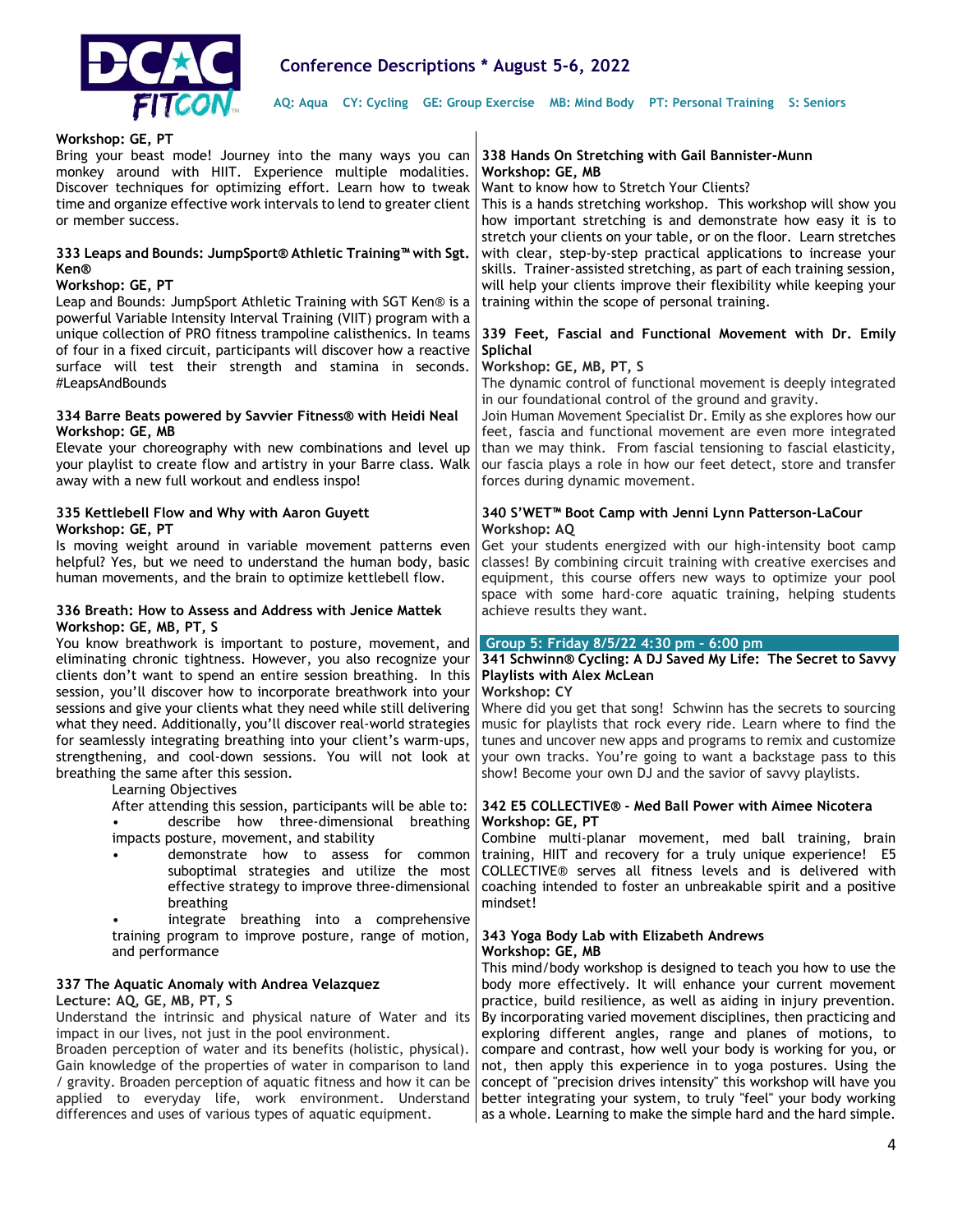

344 Buns, Legs and More powered by Savvier Fitness® with Mindy Mylrea

# Workshop: GE, PT

Train for Movement and Muscle will follow. Building muscle without movement patterning creates tight, short, inflexible stumps. Mindy will gracefully

# 345 Training the Corporate Athlete in the New Normal with Michael Piercy

#### Workshop: GE, PT

The everyday worker is becoming more and more sedentary. Over worked and overburdened the average workers head off to jobs where they will sit for long periods of time and neglect their health for the sake of earning wages to feed their families. In this session learn ways to utilize sports conditioning principles to awaken the athlete of our everyday corporate workers. Awaken the corporate athlete and help your clients increase their enthusiasm, athleticism and productivity!

#### 346 Corrective Exercise for Common Shoulder Problems with Dr. Evan Osar

#### Workshop: GE, MB, PT, S

Posture and lifestyle issues create a host of issues including limited shoulder ROM, rotator cuff impingement, and tears. Unfortunately, many common strengthening approaches often **FRIDAY NIGHT PARTY 8/5/22 7:00 pm** perpetuate rather than help these issues. During this session, you'll discover the single-most common underlying factor contributing to chronic shoulder issues. Additionally, you will discover how to apply the best assessments and corrective exercises to improve shoulder stability and mobility.

Learning Objectives

After attending this session, participants will be able to: Understand and discuss the function of the rotator cuff

describe the mechanisms that underly the development of the forward shoulder and rotator cuff issues in the active aging population

• demonstrate how to use the most effective assessments and corrective exercises to improve the rotator cuff and shoulder mobility

apply their knowledge to create an integrative strength training program for clients with rotator cuff issues

# 347 6 Secrets to Converting Your Network into Clients with Rodney Morris

#### Lecture: A, GE, MB, PT, S

Building a prospective client list isn't easy. In fact, most fit pros spend years trying to figure out how to grow their client base and get more people to try their services. That's because they waste tons and time and money trying to convert strangers into customers. This session will teach you how to activate your current network (even if it's limited to friends & family) into a growing and paying list of clients.

## 348 FUNctional Chair Based Workout by Chair One® with Alexis Perkins

#### Workshop: GE, S

Experience this dynamic workshop that kicks off with a 30min 354 50 Unique Core Lovers Exercises powered by Savvier chair-based dance fitness class. Then dive deep into how the Fitness® with Tricia Murphy Madden & Mindy Mylrea

addition of chair workouts to your offerings can improve the quality of people's lives and increase your income as a fitness professional.

> -How to get the best seated workout with only a chair -Seated workouts with equipment

-Usage chairs for both seated and standing workouts.

#### 349 Coconut Beach Camp with FitBodies Inc. Team Workshop: GE, MB

We invite you to participate in this lively Caribbean-inspired workout! This class combines multiple training modalities, such as cardio, core, strength, yoga and stretch. Using coconuts or other 'resort-type' equipment as props, you will see how these fun tools are surprisingly effective and engaging to use.

# 350 LaBlast® Splash: Dance. Water. Emotional Health. with Louis Van Amstel

#### Workshop: AQ

LaBlast<sup>®</sup> Fitness is the perfect blend of dance & fitness and is for every age. In this session you will experience multiple variations within each interchangeable movement pattern and learn to teach in a way that every participant can choose their level of intensity and feel successful. This session includes weight training, interval training, and stretching.

## Keynote with Lauren George

Light hors d'oeuvres and a cash bar available.

#### Group 6: Saturday 8/6/22 7:00 am – 8:30 am

351 Schwinn® Cycling: Polishing Diamonds – How to Create a Successful Cycling Mentoring Program with Robert Sherman Workshop: CY

The foundation of a great cycling program is your talent and like diamonds, talented instructors need to be polished to bring out their full luster. In this session Schwinn will share comprehensive evaluation tools, tried & true teach-back techniques and "userfriendly" feedback forums that will help you get more from your staff and more butts in seats. Build it and they will come!!!

# 352 Basic Movement Assessments for Cardio Modalities by Star Trac with Sonja Friend-Uhl

# Workshop: GE, PT

Performing a movement screen and assessment on a client before you assign their exercise protocol can help understand potential risk factors and offer suggestions on how to improve the mechanics of how someone moves. This not only may help prevent injury, it will most likely enhance their results and overall performance. The four assessments that follow are some of the most common and helpful in identifying potential mobility and stability issues.

#### 353 LaBlast Fitness: Active Aging For All with Megan Cooperman Workshop: GE

Focus on mental and emotional health is needed now more than ever. In this LaBlast Splash session you will experience the healing power of Ballroom Dance and fitness from the inside out, using aquatic principles.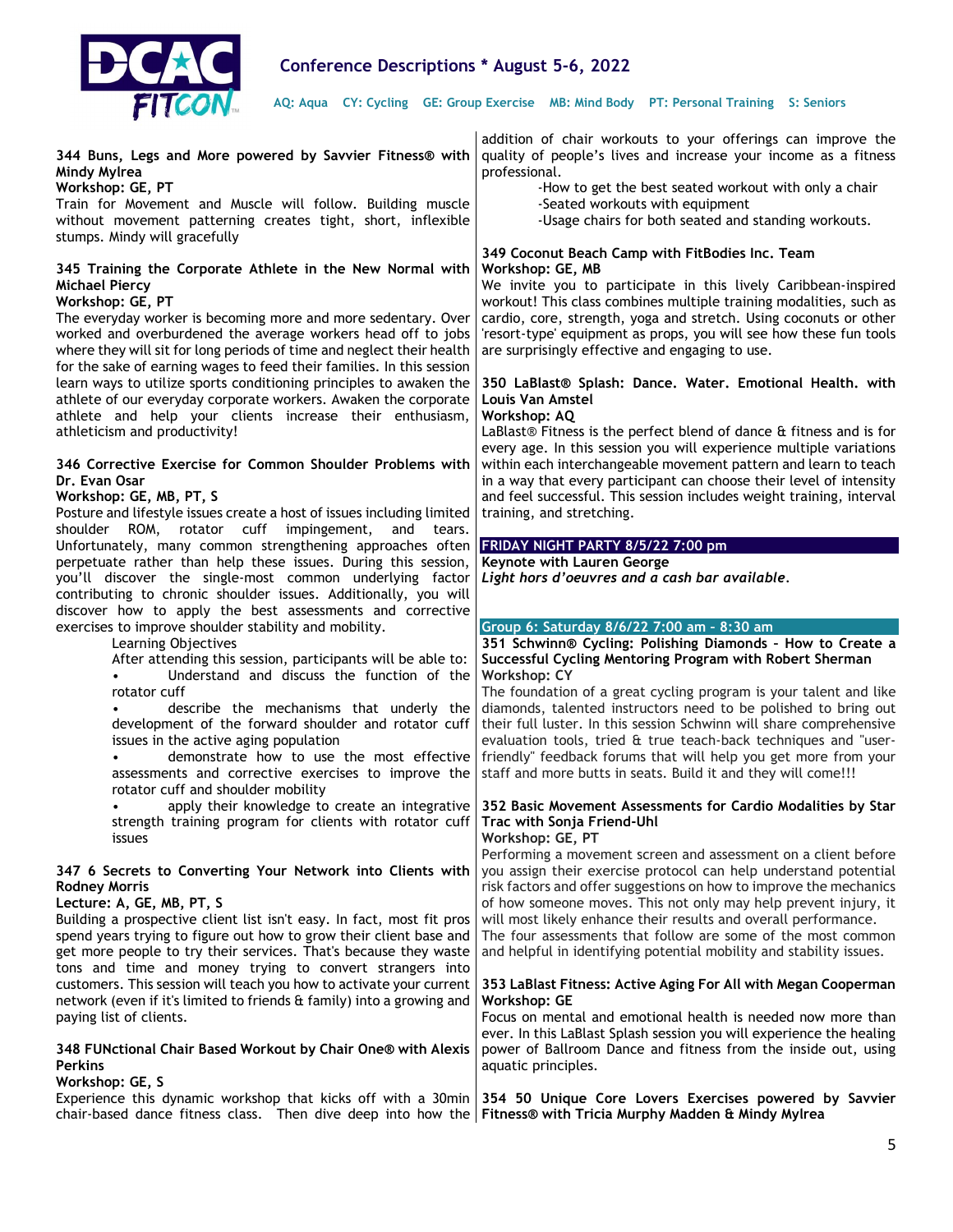

AQ: Aqua CY: Cycling GE: Group Exercise MB: Mind Body PT: Personal Training S: Seniors

# Workshop: GE, MB, PT

This workshop utilizes all three planes of motion both prone and supine positions, along with small apparatus tools to give you more than 50 unique, core exercises. Walk away with a library of new moves that students will love and feel successfully challenged in your next class or training session

#### 355 Why Restoration is the New Cardio with Kaleena Ruskin Workshop: GE, PT

Fitness is a trendy industry, but the problem with trends is that they come and go leaving trainers burnt out trying to hop on the next greatest thing. But what if, instead of following the trends, trainers innovated for the long game. This is exactly what Michael did by blending restoration with performance training. In doing this, we've significantly decreased the injury rate of our clients and kept our average churn rate down to 3% (compared to an industry average of 10%). By incorporating more restorative practices, trainers can keep their injury rates low and their client retention rates high. Michael's vision is for you to increase your client retention through incorporating more sustainable practices into your programming and workouts. We can break the cycle of injury by shifting the mentality away from "no pain, no gain" and always pushing to 100%.

# 356 Core Recovery for Women: From Strategy to Strength with Jenice Mattek

## Workshop: GE, MB, PT, S

You've learned core strength is important to posture, performance, and addressing pain. However, even with a stronger core, many women continue to struggle with posture issues, tightness, and pain. In this session, you'll learn why core strength alone will not improve performance or reduce tightness. You'll discover how to identify and implement the best core exercises for clients of varying levels. Whether you work with clients who struggle with post-surgery issues (Cesarean or hysterectomy) or those who want to feel stronger, this interactive workshop will help you identify the best core exercises.\

After attending this session, participants will be able to: • describe the anatomy of the female core and it's impact upon posture and movement

demonstrate how to assess for common suboptimal strategies that lead to weakness and tightness and pain

utilize the most effective strategy and exercises for improving core strength

# 358 Taking a Weight-Neutral Approach in your Group Fitness Classes with Christine DeFilippis

## Workshop: AQ, CY, GE, PT, S

An interactive workshop designed to help you have a greater impact by creating more inclusive workout experiences. Explore the programming you create, the words you use to coach, connect, motivate as well as the props we use to have more accessible and welcoming workouts.

Equipment - this can be done with various group fitness class props as options: ball, bands, weights, etc but not required.

- Objectives:
- What is a neutral approach
- Why is taking this approach important
- Programming your classes
- Cueing and coaching
- Props vs Tools
- Sample exercise and cueing techniques

#### 359 YogaLean with Beth Shaw Workshop: GE, MB

Explore the idea of Lean Consciousness, which means listening to the needs of your body so that you feel the difference between optimal health and a life that's unhealthy. Living in Lean Consciousness empowers you to make choices that honor you, transform your body, refresh your mind, and nurture your soul. Ultimately, you become a better, more authentic version of yourself. Experience these concepts in a fitness building and fatburning YogaFit class with modifications for all fitness levels.

# 360 Drum Vibes with Andrea Velazquez Workshop: AQ

Experience functional exercises in 3 planes of motion with special aqua drumsticks and succumb to the sounds of great music. Activate muscles used for basic stability and mobility, upper, lower, core muscles. Increase strength, flexibility, and coordination.

#### Group 7: Saturday 8/6/22 8:45 am – 10:15 am

# 361 Schwinn® Cycling: Set the Stage: Planning the Perfect Ride Every Time with Mindy Mylrea

Workshop: CY

K.I.S.S. the class design blues away! Learn how to create thoughtful, physiologically sound classes that provide RESULTS! We simplify the process to save you time while setting riders up for success. Unlock the secret of the Schwinn Coach's Pyramid and set the stage for powerful performances! Whether you're a seasoned pro or rookie of the year, this workshop will change your mindset on class design.

## 362 Nautilus Strength – Does size REALLY matter? with Keli Roberts

# Workshop: GE, PT

Why do bodybuilders and powerlifters look so different? The answer lies in the two different types of muscle tissue in our fascia system. Traditional exercise programs focus on the contractile element, however, effective strategies for strengthening the fascia can enhance physical performance while reducing the risk of injury. This workshop will explain these differences and illustrate program design strategies to strengthen the fascia as well as reviewing the science of muscle growth. 

# 363 Cardio Dance powered by Savvier Fitness® with Pattie Bostick-Winn

## Workshop: GE

Step away from your worries and join me on the dance floor for this cardio based, music driven class. We'll sneak in the health benefits while having fun. You'll want to keep the party going long after the class is over.

# 364 LET THE PRAISE BEGIN! with Clay Grant Workshop: GE

The time has come to shake off the shackles that bind you and reach for the heavens! This inspirational, uplifting praise dance workout is specifically designed to help you release the tensions and stress of life and wake up, workout and worship. Free expression, using everything from classic gospel tunes to the latest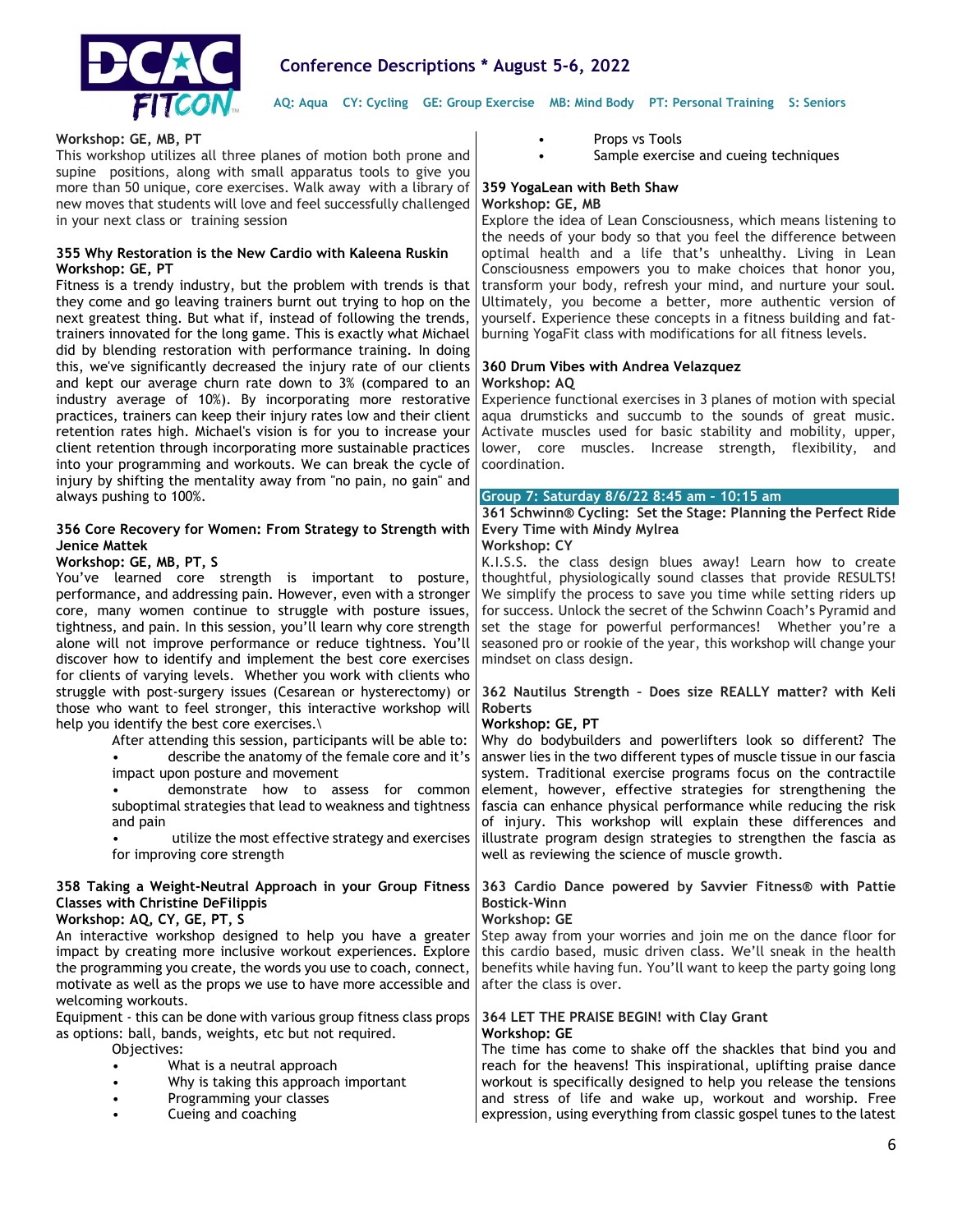

AQ: Aqua CY: Cycling GE: Group Exercise MB: Mind Body PT: Personal Training S: Seniors

gospel grooves, is the rule of the day. When the praises go up, the blessings come down! Experience the joy of worship and the ecstasy of the praise. Hallelujah!!! intervals, balance work and core teasers that will keep our active aging population coming back for more!

# 365 Glutes: Controversy and Corrective Exercise with Dr. Evan **Osar**

#### Workshop: GE, MB, PT, S

You've heard it, everyone has weak glutes and short hip flexors. However, this concept is largely based upon industry myth rather than reality. During this session, you'll discover the most common reason client's present with low back, hip and knee issues. You'll discover how common industry strategies for strengthening the glutes is actually contributing to as many issues as it's helping. Additionally, you'll learn how to determine whether you need to stretch or strength the glutes while discovering a strategy for improving both hip and low back function.

Learning Objectives

After attending this session, participants will be able to: • describe the anatomy of the glutes and psoas while demonstrating their impact upon posture and movement

demonstrate how to assess for common suboptimal strategies that lead to tight, short hip flexors and weak glutes

utilize the most effective strategy to improve hip flexor length and strengthen the glutes

# 366 It's You... No... Really. How To Get Professionally "Unstuck" and Out of Your Own Way! with Rodney Morris

#### Lecture: AQ, GE, MB, PT, S

Do you ever feel like you could be doing so much more with your career but aren't making traction? If so, you're not alone. In fact, most independent fitness professionals struggle with shifting their mindset from one of an "employee" to being a "boss." In this workshop, we'll teach you how to identify where you are getting stuck and how to overcome it and get back on track!

#### 367 Peak Pilates® Prop-a-palooza with Zoey Trap Workshop: GE, MB

Explore the wide world of props to enhance challenge, improve performance, and provide variety. Keep the flow, build the heat and experiment with lots of new options to inspire your own Pilates Mat classes.

# 368 Introduction to Brain. Breath. Barefoot with Dr. Emily Splichal

#### Workshop: GE, MB, PT, S

We build the connection of Brain. Breath. Barefoot. through the belief that life is sensory and that there is an evolutionary tie between brain function, how we breathe and sensory stimulation. Join Functional Podiatrist and Human Movement Specialist Dr Emily Splichal as she explores how she integrates the autonomic nervous system, homeostasis theory and homunculus stimulation with her patients and in her education.

#### 369 S'WET™ Silver with Jenni Lynn Patterson-LaCour Workshop: AQ

Expand your techniques using level II, grounded and equipment assisted high-intensity exercises to elevate your elite senior/low level mover aqua enthusiasts. Incorporate everything from cardio | forever and learn how to finally fit working out INTO your life.

SATURDAY PANEL 8/6/22 10:30 am – 11:30 am

#### 370 Take Control of Your Career with Staci Alden, Ellen de Werd, Rodney Morris, Tricia Murphy Madden & Alexis Perkins Panel: AQ, GE, MB, PT, S

We are all trying to find a path forward in this re-designed fitness world. In what is surely to be a lively panel discussion, we will discuss the importance of taking control of your career and all of the opportunities that exist for you now and in the future. Our esteemed panelists will walk you through how to best navigate the industry and find your own way. We will also discuss the importance of knowing your worth and advocating for yourself in the fitness industry. Walk away with confidence to choose the best opportunities for you or create your own, earn more than a fair wage, and leave your impact on the world.

#### Group 8: Saturday 8/6/22 12:30 pm – 2:00 pm

371 Schwinn® Cycling: F.E.A.R. Face Everything and RIDE with Keli Roberts

#### Workshop: CY

Bring a never-quit conviction and discover your true grit in this workshop where Schwinn takes it to the MAX. Numbers don't lie and Power is a real indicator of intensity. Learn what POWER is, find your true max, and learn coaching techniques to use power to motivate in a variety of different ways. When you marry truth and intensity you unlock your riders' greatest potential.

#### 372 E5 COLLECTIVE® - Loop Band Play with Aimee Nicotera Workshop: GE, PT

E5 COLLECTIVE® provides a fresh combination of loaded movement training, brain training and HIIT, while also promoting readiness, recovery and a positive mindset. Discover how a simple tool like the loop band is used to challenge all fitness levels and abilities!

#### 373 Row, Recover, Roll and Repeat™ with Sgt. Ken® Workshop: GE, PT

Row, Recover, Roll and Repeat™ with SGT Ken® is a beautiful blend of robust WaterRower races combined with yoga and foam rolling. Come experience how specific strength and stability movements followed by myofascial release will effectively expand your range of motion and create a climate of restoration, rejuvenation, and physical resilience. #WaterRowerFitness

## 374 Tabata Bootcamp™ powered by Savvier Fitness® with Mindy Mylrea

## Workshop: GE, PT

Tabata Bootcamp™ is a sustainable fitness and eating program that truly changes people's lives by turning traditional fitness protocol on it's head. As a Tabata Bootcamp™ trainer your mantra will be "more is not better - better is better". Using current HIIT and Tabata research, metabolic profiling, perfect exercise programming, and daily web interaction you will learn how you can lead this ahead of it's time body transformation program and generate an amazing income stream owning your own 8-week total body turnaround bootcamp business. Empower your clients with the Take 3 eating method that will change the way they eat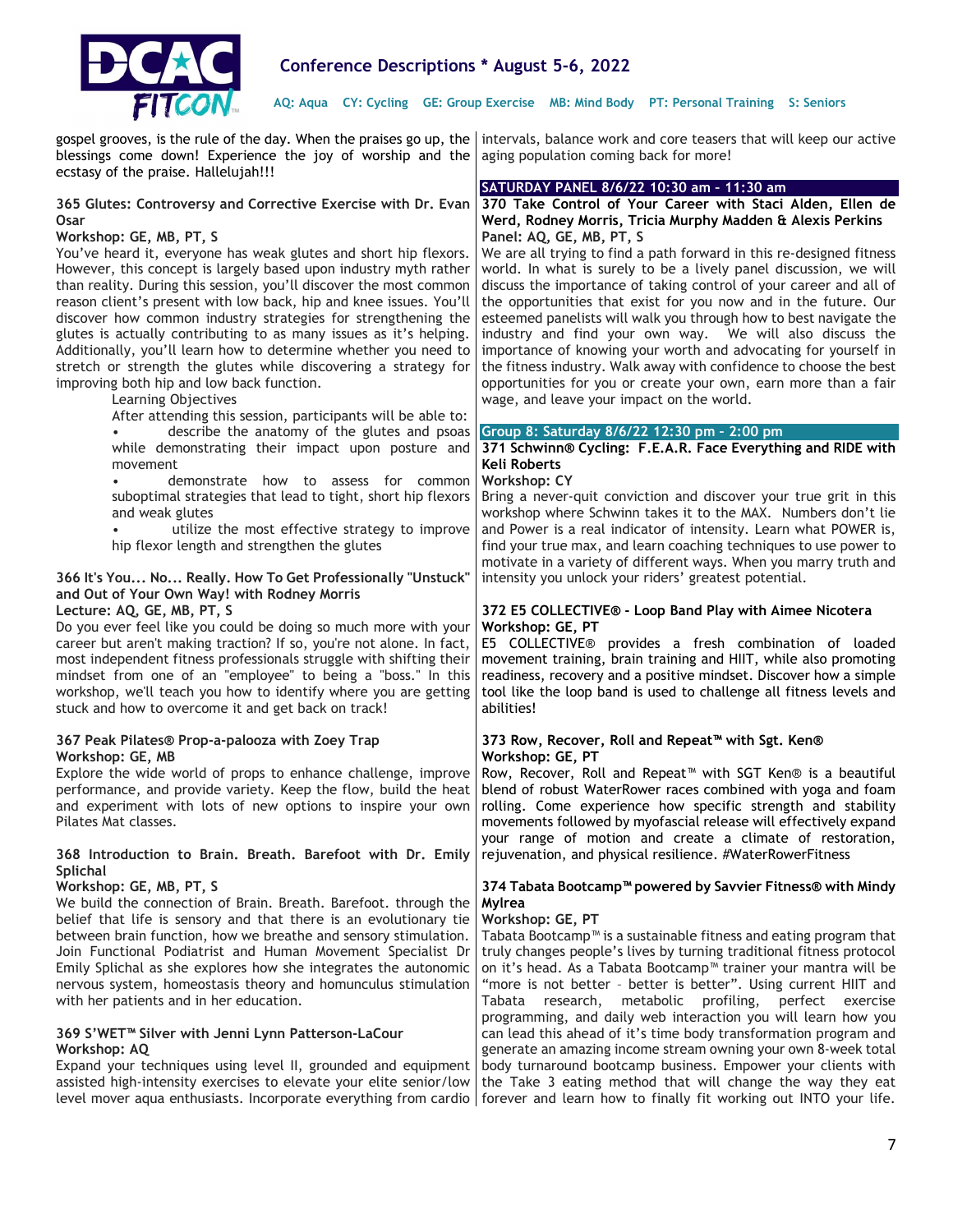

Tabata Bootcamp™ will allow you to create a business for yourself  $\vert$  **Workshop: CY** and permanent change in your clients.

## 375 Biggest Mistakes and Biggest Benefits of Battle Ropes with Ethon Burns

#### Workshop: GE, PT

When it comes to battle rope movements, most people stay within one to five movement patterns, but once you understand the physics involved with the battle rope, and how we can interact with the ropes, it opens the door for an endless list of exercises and training results with just one tool--the battle rope.

# 376 FAI® Power Training for Older Adults, How to Safely Train for Power and Speed with Dr. Dan Ritchie

# Workshop: GE, MB, PT, S

Learn the science and research behind power training and why it is more critical for function that strength alone. Do some hands on power movements at various levels from lower function to high function. Why speed is so critical as we age and what we can do about it in our training sessions.

# 377 Strategic Ways to Defeat Burnout in the Industry with Michelle Leachman

#### Lecture: AQ, GE, MB, PT, S

Burnout affects 53% of women in the workplace. Learn how to defeat burnout, walk away with tangible practices that help prevent it in the future. Leave feeling in-control, confident, supported, and ready to conquer your priorities to defeat burnout so we can keep more women in the workplace

## 378 Pilates Principles for ALL Fitness Professionals with Staci Alden

## Workshop: GE, MB, PT

This session is designed for both new and experienced Personal Trainers and instructors to refine their understanding of the key principles of Pilates and how they can be applied to EVERY exercise. The information presented in this session will help enhance your overall understanding of, and ability to cue, correct movement.

# 379 WARRIOR Rhythm™ with Ellen de Werd

#### Workshop: GE, MB

Ever wish you loved yoga? WARRIOR Rhythm™ is the bridge between classic group exercise and traditional yoga. With its rebel vibe, edgy playlists, and unconventionally sweaty flows this format will rock your world! We intertwine mindfulness, yoga, weightlifting and even HIIT training into an extraordinary experience. We are where woo-woo meets WAAHOOOOO!

# 380 LaBlast® Splash: Dancing with Aquatic Principles with Megan Cooperman

#### Workshop: AQ

Just another dance fitness program in the water? NO! LaBlast Splash® is Ballroom dancing in the water! This program highlights the aquatic principles put forth by the Aquatics Education Association. This session focuses on how to apply these principles to Ballroom dancing in a creative manner.

## Group 9: Saturday 8/6/22 2:30 pm – 4:00 pm

381 Schwinn® Cycling: Dry-Tri: Beast Mode Fusion. with Robert Sherman

Fusion workouts are all the rage, and this daring trifecta is designed to push your limits. Let Schwinn's show you how to do it right while taking the workout next level. Bring your beast mode to heart pounding cardio modalities with smart muscle conditioning for strong, balanced bodies ready for any challenge. Time to dig deep and throw down like a true warrior.

# 382 Purpose NOT Circus – Legit HIIT – StairMaster® with Keli Roberts

#### Workshop: GE, PT

You can have too much of a good thing. Over-programming HIIT lends itself to overtraining and potential injury. Learn the benefits of aerobic steady-state and aerobic interval training and how to design workouts that blend the best of both to burn calories and torch fat while reducing the risk of injury.

# 383 Apple Bottom! with Elizabeth Andrews Workshop: GE, MB, PT

This class is designed to help you fill those jeans. Let's be honest, aesthetics is still queen. But a strong functional backside gives the queen a run for her money. Learn how to optimize glute function by way of power, load, mobilization and stability drill and exercises...and be prepared to rid your closet of any pants without stretch!

# 384 Let The Beat Drop powered by Savvier Fitness® with Lauren George

#### Workshop: GE, MB

Get ready to pump up the music! Pumped Up Strength takes resistance training to the next level by utilizing combination movement patterns to create a total body strength routine that will rev your metabolism, challenge your body in new ways, and improve your myofascial network. In this workshop, we will explore the benefits of exercising to music and how you can harness that energy to take your classes and your students to the next level!

## 385 Let's Play - The Science of Fitness Fun! with Michael Piercy Workshop: GE, PT

Help your clients find their way to better health and fitness results thru the magic of Fun! In this session learn some unique ways to implement fun and creativity into your programming. Unlock the keys to games and play to help your clients reach the next level on the road to consistency and commitment. Redefine fitness for your clients as fun!

## 386 FAI®: Balance Training Games and Circuits with Dr. Dan Ritchie

## Workshop: GE, MB, PT, S

Balance for our clients over 60 is a critical element to be training. Learn how to incorporate, agility drills, ladder drills, partner games, obstacle courses and more in this fun hands on session.

#### 387 How to Become a 10-Minute Social Media Pro with Rodney Morris

# Lecture: AQ, GE, MB, PT, S

For most fit pros, the idea of creating and executing a digital and social media strategy is overwhelming (if not terrifying). In this interactive workshop, you'll learn how to structure an effective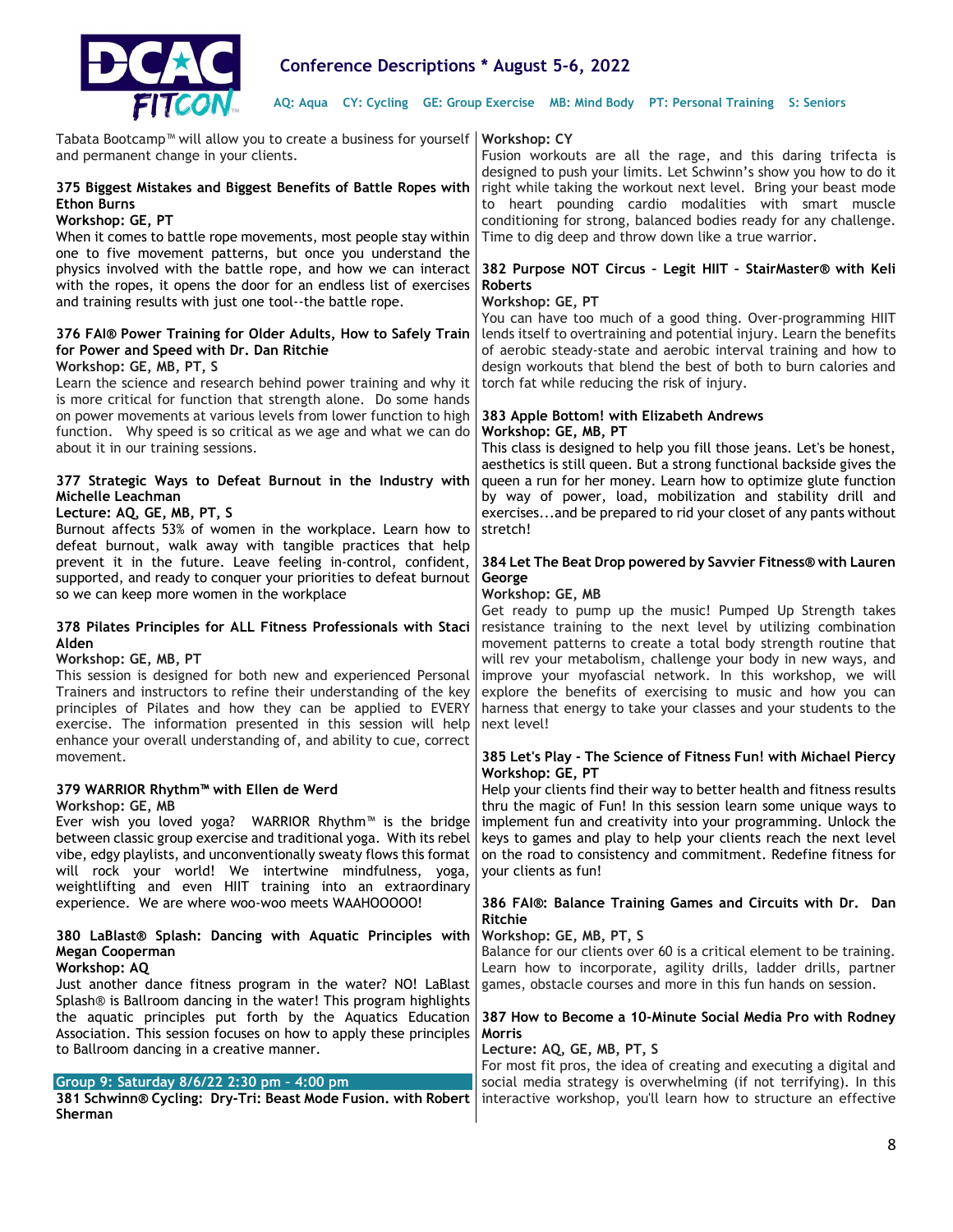

digital marketing campaign, source imagery, and write associated copy in minutes. Yes, you heard that right... in minutes!

#### 388 Aging Wellness by Chair One® with Alexis Perkins Workshop: GE, S

Baby boomers are the fastest growing senior population. Are you ready to tap into ALL the ways you can cater to this audience? Get ready because this energized session starts with a 30min chairbased class then explores all the ways you can expand your business as a fitness professional by knowing how to adapt a class to active agers. If you are an instructor, studio owner, or private contractor, this workshop is for YOU.

# 389 YogaCore with Kim Gray

## Workshop: GE, MB

Core center strength is the key to a successful yoga practice, crucial to the support of the internal organs, and helpful in any fitness program. Delve into the core musculature and explore the relationship between yogic bandhas (or locks) and core activation. Discover the importance of the "lustrous gem" at the solar plexus and the connection to our personal power. Experience a stimulating yoga practice that awakens and inspires while activating all the core muscles – even those you didn't know about!

#### 390 Wave Warrior with Jenni Lynn Patterson-LaCour Workshop: AQ

Whether your aqua class is 30, 45 or 60 minutes long, you can get your students the calorie and muscle burn they want each time they come to class. Total body aquatic workout that takes interval training to the next level by combining strength, cardio, flexibility & intense core training.

## Group 10: Saturday 8/6/22 4:30 pm – 6:00 pm

391 Schwinn® Cycling: Breathy Not Breathless – Base-Building Threshold Training with Keli Roberts Workshop: CY

HIIT may be here to stay but there are times to HIIT it and then QUIT it! Building your threshold without going breathless is a powerful way to train. Learn methods for creating more variety with your Aerobic intervals and steady aerobic work through thoughtful programming with science to back it up.

# 392 Breaking Barriers Involved with Exercise Selection with Tyler Valencia

# Workshop: PT

As fitness professionals, we have all dealt with clients where it's a give-and-take to make sure we provide well-balanced programs. But how do we integrate multi-planar exercises and respond to a client complaining about not feeling the "burn"? What about clients that believe doing lower body exercises will make them bulky? In this hands-on workshop we will tackle the science behind multi-planar movements and a demo of a variety of multi-planar exercises.

# 393 Let Me See You Bounce: JumpSport® AMRAP Challenge™ with Sgt. Ken®

## Workshop: GE, PT

Let Me See You Bounce: JumpSport AMRAP Challenge™ with SGT Ken® is a fun team-driven fitness circuit utilizing the PRO fitness trampoline. In teams of four, participants perform a progressive series of multi-directional movements at as many reps as possible

(AMRAP) for several competitive intervals to enhance stamina and stabilization. #LetMeSeeYouBounce

394 Redefining Your Fitness Identity and Intuitive Programming Blueprint with Lamarr Smith Workshop: GE, MB, PT Description coming soon.

#### 395 Beyond Strength with Kettlebells with Ethon Burns Workshop: GE, PT

We know kettlebells can help you get strong, but did you know that you can train for power, endurance, mobility, and movement variability with the kettlebell. The kettlebells size and shape are optimal for rotational and transverse plane adaptations in power, strength, and endurance. Learn the exercises selection and programming to bring yourself and your clients beyond strength with the kettlebells.

#### 396 FAI® Functional Aging Training Model and Why your Clients Over 40 Need this Approach with Dr. Dan Ritchie Workshop: GE, MB, PT, S

Learn the foundation of the Functional Aging Specialist and Group Specialist material. How we train the 6 domains of human function for maximal function and longevity. Look at the research and evidence for what exercise programming works. Explore program design options and various client case studies

#### 397 Transition to a Plant-Based Diet with Bruce & Mindy Mylrea Lecture: AQ, GE, MB, PT, S

Plant-based foods have been proven to prevent or reduce the risk of chronic disease. However, making the transition to this type of diet can be an overwhelming obstacle. Armed with the latest research in behavioral change and nutrition, Bruce has jam packed this lecture with simple behavioral change strategies and nutritional tips to help your clients overcome their negative dietary habits and transition to a healthier lifestyle.

#### 398 Peak Pilates® Mat Magic with Zoey Trap Workshop: GE, MB

Make more of your mat by focusing on the 4th S – stretch! Mat can be sensationally soothing when thoughtfully sequenced with stretches to open our bodies and minds. Take your mat to a new dimension with stretches that flow seamlessly into each other and through the Pilates mat order and discover just how great you can feel. Walk away with new ideas to create your own mat magic.

## 399 Pelvic Floor & Postural Stability with Dr. Emily Splichal Workshop: GE, MB, PT, S

The pelvic floor is a strong anti-gravity muscle which is deeply integrated with the feet and diaphragm. Join Human Movement Specialist Dr Splichal as she explores the myofascial attachments of the pelvic floor and how to build postural tone to improve posture, balance and gait.

## 400 Liquid Gym Tool Kit with Jeannie Brown Johnson Workshop: AQ

Experience awesome exercises utilizing 5 different "tools" and take your workout into a new realm. Equipment can be combined or used individually to create unique classes. Work on upper, core and lower body with specific movements that can increase